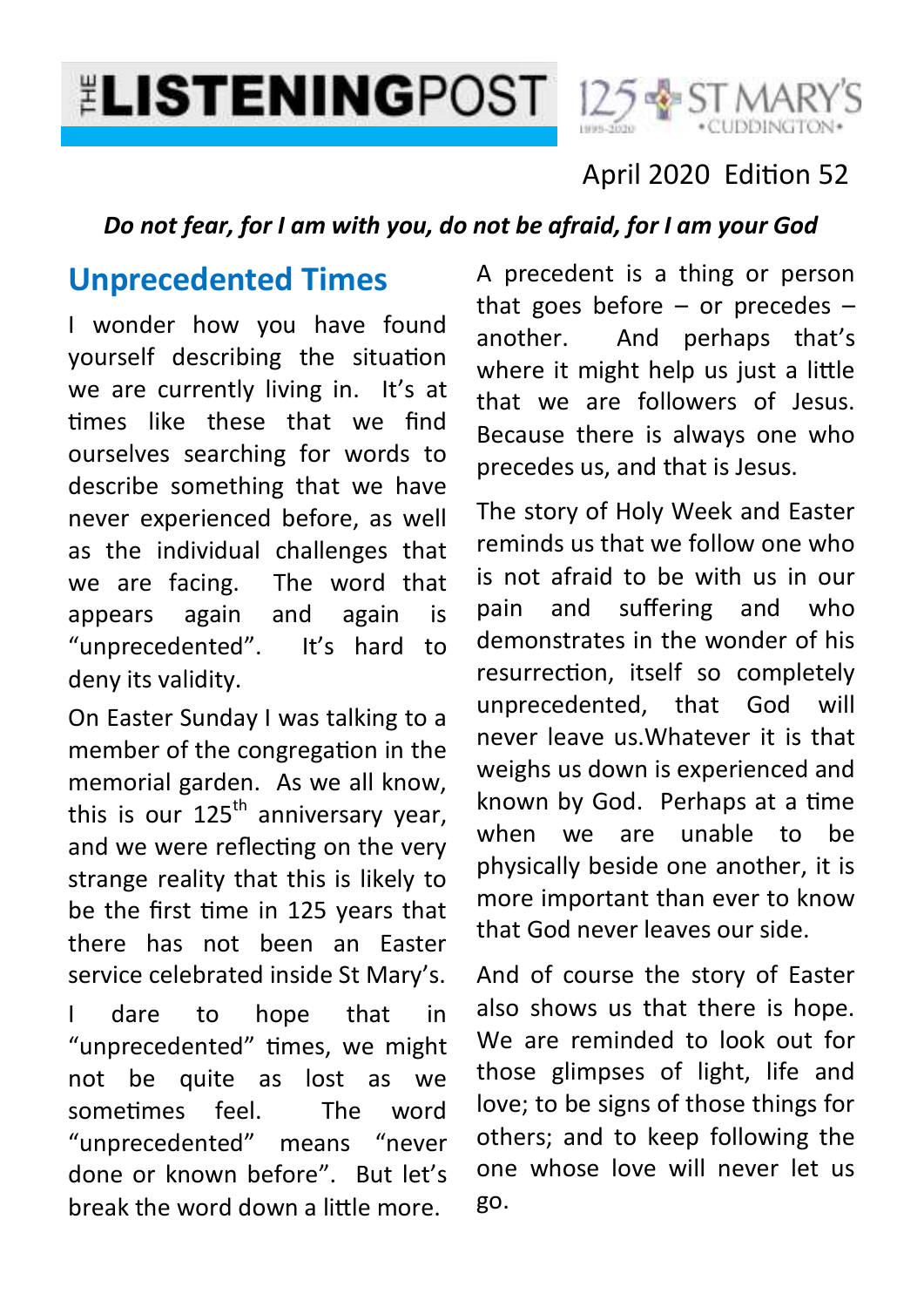









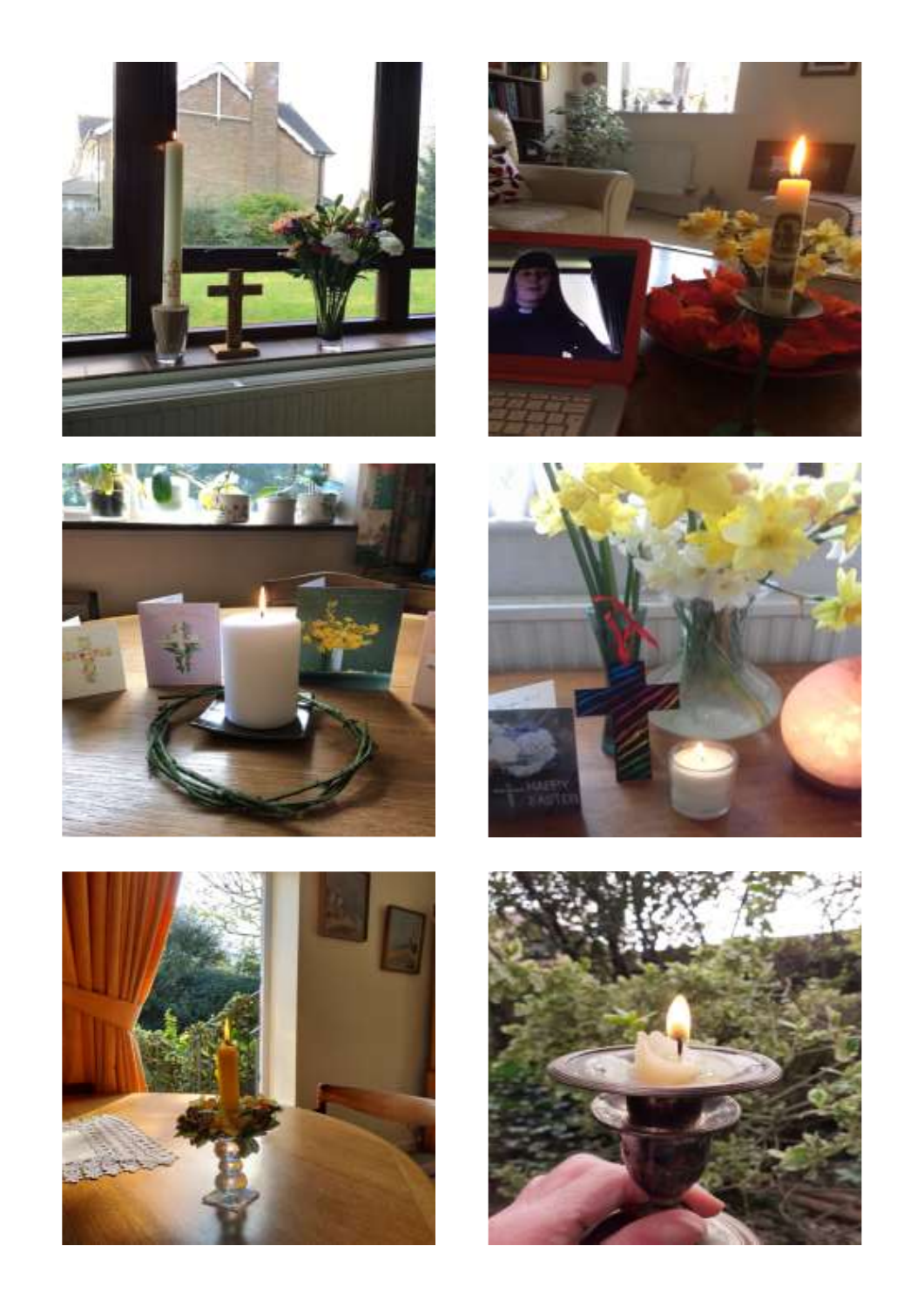# **St Mary's in Unprecedented Times**

It was only a few short weeks ago that our main concern on Sunday morning was how we would share the peace without actually shaking hands; whether we should receive communion from a shared chalice; and whether we should have refreshments after the service. How quickly things change. By Mothering Sunday the church could only be open for private prayer, and within a week the building was closed altogether.

In these last weeks we have had to live out what we already knew. That church is not about the building, but rather about the people and community; and that God is not confined by the walls of a building, but is present at all times and in all places.

From the outset I took the decision to continue to provide material so that we could all worship together on a Sunday, albeit in the safety of our own homes. There is therefore a Service of the Word to structure your worship, and the collect, readings and sermon are sent out weekly. For the period of Holy Week, John and I also produced a series of reflections based on the Stations of the Cross to support your prayer.

It will come as no surprise that technology is not really my thing. However, in the last week, I have recorded the Maundy Thursday/ Good Friday reflections and the Easter Sunday sermon so that you can choose to listen to the sermon, rather than having to read it. The feedback I have received suggests that it is worth continuing to do this, so each week's sermon will be recorded.

In addition, the Standing Committee has held one virtual meeting, and the April Parochial Church Council (PCC) meeting will be held via Google Hangouts. At least two House Groups are also using Hangouts to continue studying together – as well as catching up with news and praying with and for one another.

Something I have always known about St Mary's is the strength of the community and the love in which we hold one another. I know that people are telephoning and messaging one another; that some hold conversations at a safe distance during their daily walk; that gestures of kindness, support and at-one-ness are forming a part

*(Continued on page 4)*